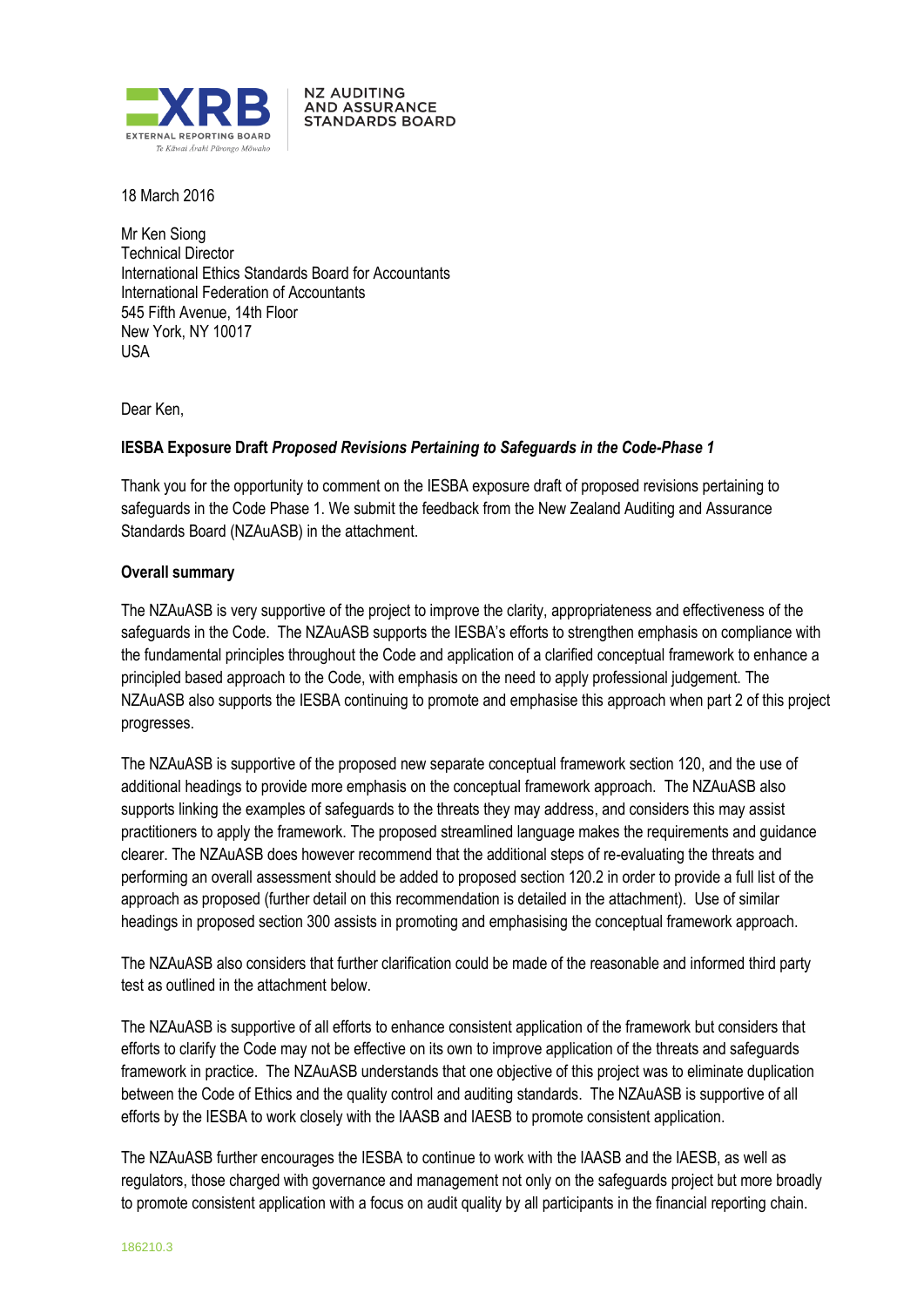In formulating this response, the NZAuASB sought input from New Zealand constituents.

Should you have any queries concerning our submission please contact either myself at the address details provided below or Sylvia van Dyk (sylvia.vandyk@xrb.govt.nz).

Yours sincerely,

**Neil Cherry**

**Chairman – New Zealand Auditing and Assurance Standards Board** Email: [neil.cherry@xrb.govt.nz](mailto:neil.cherry@xtra.co.nz)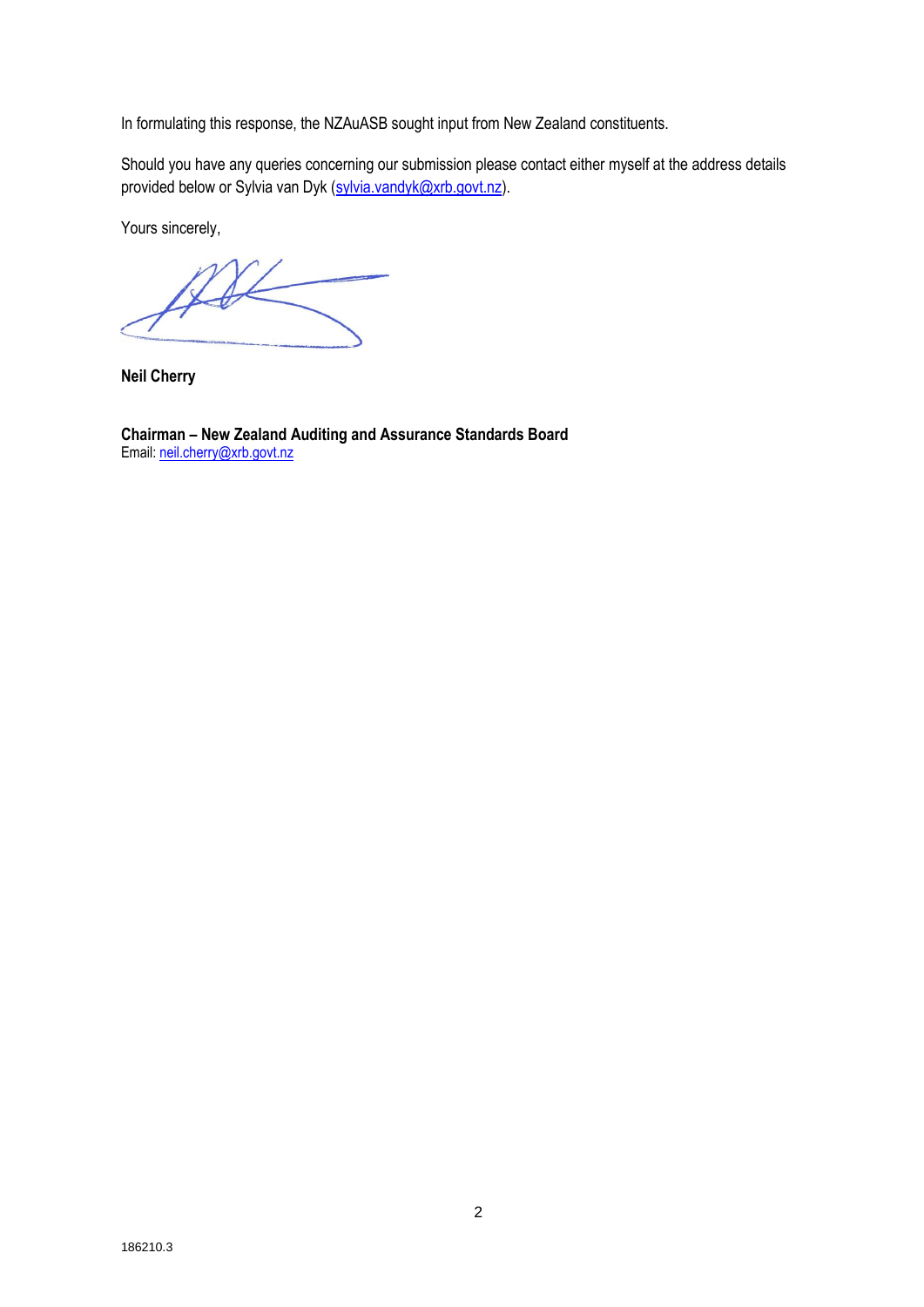# **Submission of the New Zealand Auditing and Assurance Standards Board**

## **IESBA Exposure Draft** *Proposed Revisions Pertaining to Safeguards in the Code-Phase 1*

## **I Schedule of Responses to the IESBA's Questions**

## **Proposed Revisions to the Conceptual Framework**

## *1.* **Do respondents support the Board's proposed revisions to the extant Code pertaining to the conceptual framework, including the proposed requirements and application material related to:**

Response:

The NZAuASB is supportive of creating a separate section covering the conceptual framework, and considers that this may strengthen the emphasis and application of a clarified conceptual framework. In addition, the NZAuASB supports the explicit and overarching requirement to apply the conceptual framework to eliminate or reduce threats to compliance (R120.3), as well as the proposed overarching requirement, supplemented explicit requirements and application material with respect to each step in the framework.

The NZAuASB supports the clearer description of the conceptual framework approach in proposed paragraph 120.2. However, this description is incomplete given the proposed additional requirements to re-evaluate the threats and perform an overall assessment. The NZAuASB recommends that these headings should be added to 120.2 as bullets (d) and (e). Also 120.2 and R120.3 are repetitive and the NZAuASB queries the need for both paragraphs. The NZAuASB recommends that these paragraphs should be combined, and that bullets should be used to outline the steps involved as drafted in paragraph 120.2.

The NZAuASB supports the use of the additional headings throughout section 120.

## **(a) Identifying threats;**

The NZAuASB is supportive of the explicit requirements to identify threats, but recommends that this should be clarified to include the word "any" as follows, "the professional accountant shall identify any threats …" as there may not always be a threat to identify.

The NZAuASB is supportive of retaining the description of threats as described in the extant Code.

The NZAuASB considers that the positioning of proposed 120.5 A4 is confusing. This paragraph describes examples of conditions, policies and procedures that can affect the **identification** of threats, including corporate governance requirements, education, training and experience requirements, compliance systems, duty to report breaches and monitoring and disciplinary procedures. The NZAuASB agrees that these conditions, policies and procedures may impact on the level of the threat, rather than the existence of the threat and therefore queries the term "identification". The NZAuASB agrees that these factors are not 'safeguards' and might impact on the accountants **evaluation** of the threat, but query whether this is appropriate for the **identification** of the threat. The NZAuASB recommends that this should be further clarified or moved to the section on evaluating threats. This is already cross referred to in proposed paragraph 120.6 A3.

## **(b) Evaluating threats;**

The NZAuASB is supportive of any additional application material that may assist to describe the process by which a professional accountant should evaluate threats. Clarification to the term "acceptable level" is also helpful, refer question 2 below.

## **(c) Addressing threats;**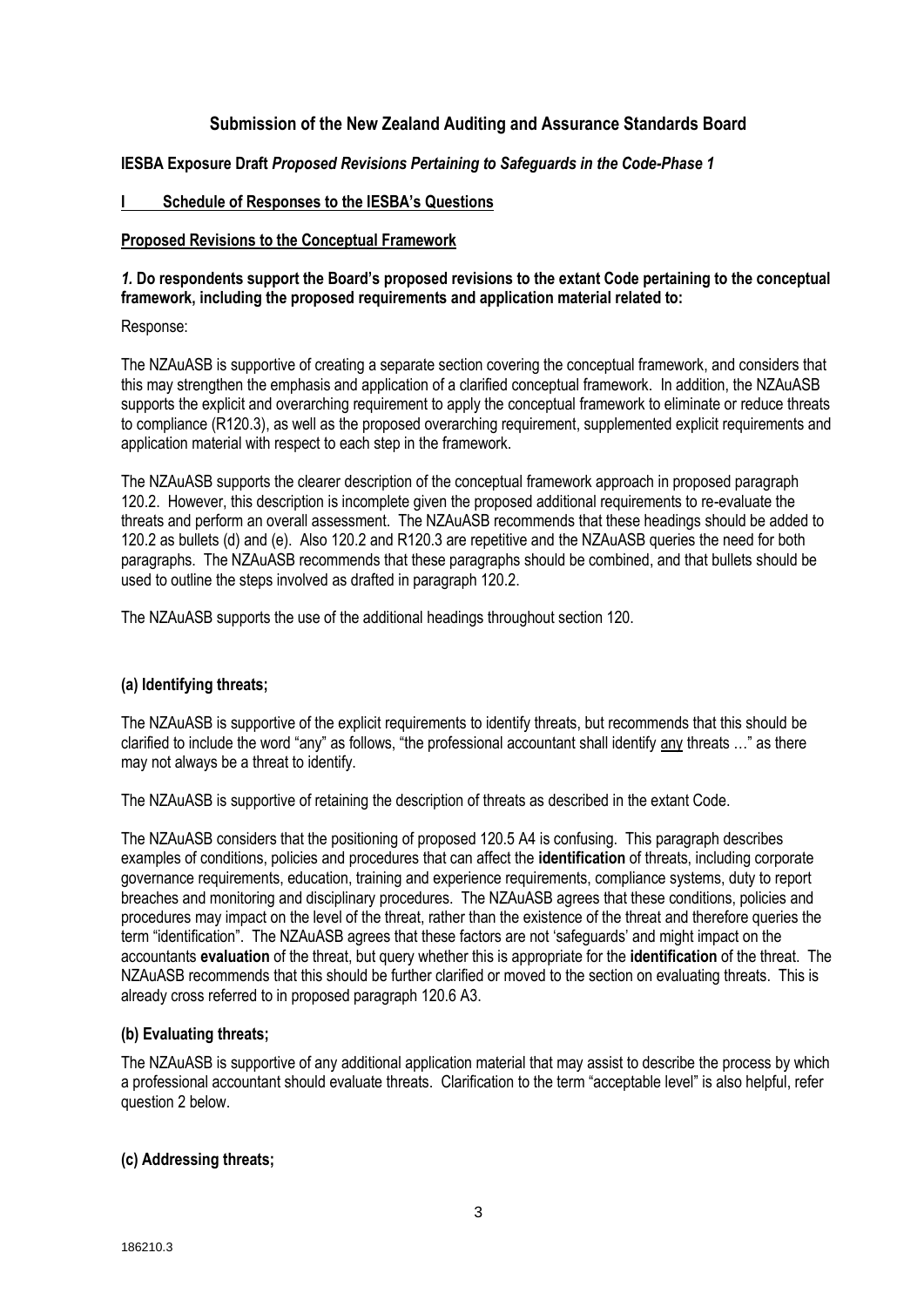The NZAuASB is supportive of the proposed revised use of the term safeguards, refer question 2 below. The NZAuASB have no further recommendations to proposed R120.7 or the accompanying application material.

## **(d) Re-evaluating threats; and**

The NZAuASB is supportive of the proposed new requirement to re-evaluate the threat. The NZAuASB considers that this addition may promote the use of the conceptual framework, a framework that needs to be objectively applied on a continual basis, rather than just as background information. The NZAuASB is of the view that this requirement is part of the conceptual framework and should be described as such in 120.2, see recommendation above.

## **(e) The overall assessment.**

The NZAuASB is supportive of the proposed new requirement to perform an overall assessment by reviewing judgements made and conclusions reached. The NZAuASB considers that this proposed requirement strengthens the framework. Further, this requirement is part of the conceptual framework and should be described as such in 120.2, see recommendation above.

*Proposed Revised Descriptions of "Reasonable and Informed Third Party" and "Acceptable Level"* 

## *2.* **Do respondents support the proposed revisions aimed at clarifying the concepts of (a) "reasonable and informed third party;" and**

The NZAuASB is supportive of the proposed description of the term "reasonable and informed third party".

The NZAuASB considers that the informed third party test should apply at all stages of the framework, in identifying, evaluating and addressing threats. For this reason the NZAuASB is supportive of the reference to the third party in R120.4. The positioning of the description of the "reasonable and informed third party" then follows in 120.4 A1. The NZAuASB notes however that explicit reference is made to the third party in evaluating the threat and again at the overall assessment stage. The NZAuASB however considers that the third party test would also apply to identifying any threat and in determining whether the threats have been addressed. If so, this should also be explicitly stated at each stage.

## **(b) "acceptable level" in the Code. If not, why not?**

Response:

The NZAuASB is supportive of the proposed description of "acceptable level".

*Proposed Revised Description of Safeguards* 

## *3.* **Do respondents support the proposed description of "safeguards?" If not, why not?**

Response:

The NZAuASB supports the proposed description of "safeguards".

*4.* **Do respondents agree with the IESBA's conclusions that "safeguards created by the profession or legislation," "safeguards in the work environment," and "safeguards implemented by the entity" in the extant Code:** 

## **a) Do not meet the proposed description of safeguards in this ED?**

Yes, the NZAuASB agrees that these are not safeguards.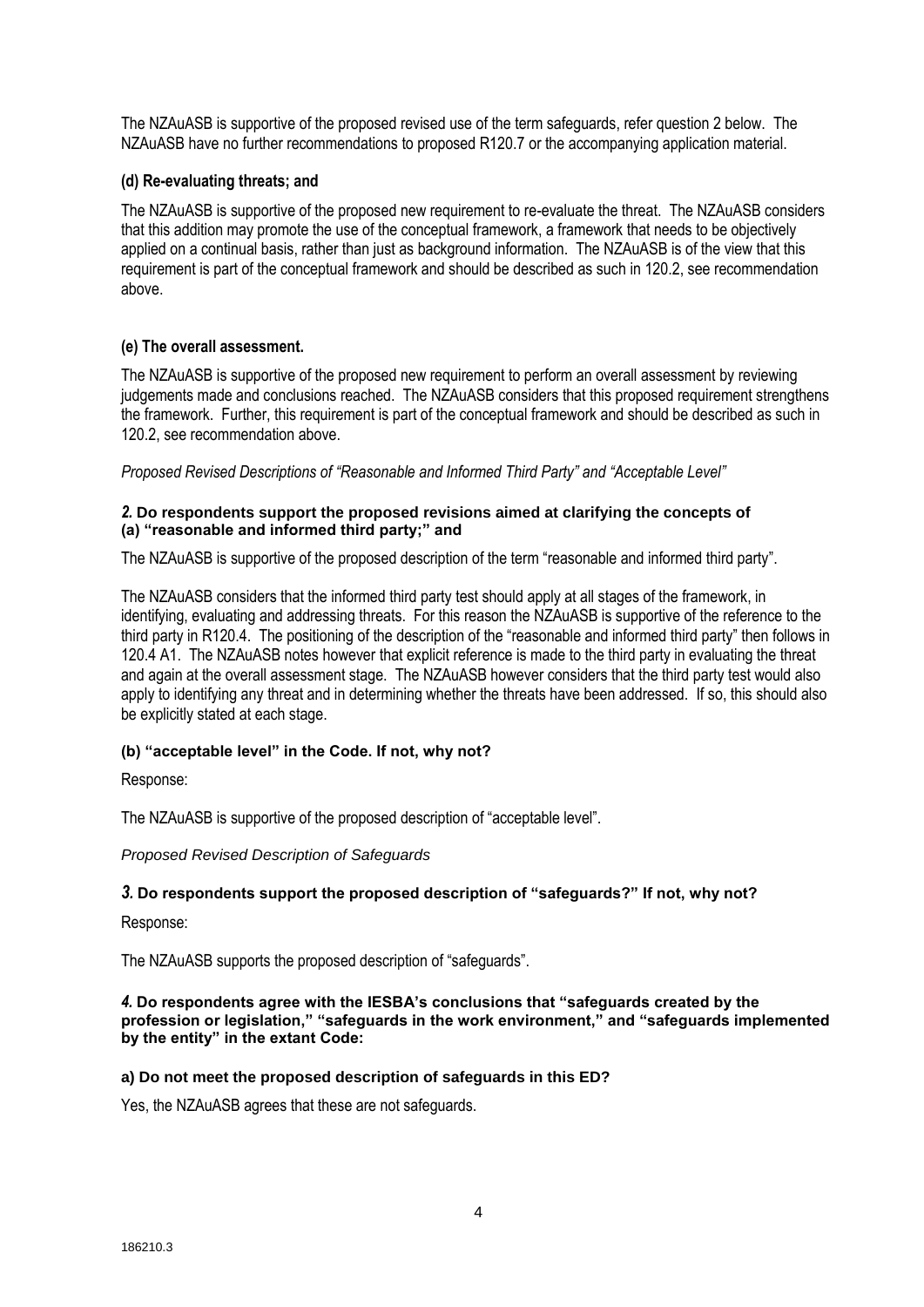#### **(b) Are better characterized as "conditions, policies and procedures that affect the professional accountant's identification and potentially the evaluation of threats as discussed in paragraphs 26–28 of this Explanatory Memorandum?**

## Response:

As discussed above, the NZAuASB agrees that these are conditions that potentially affect the evaluation of the threats, but that it is less clear how these conditions affect the existence or identification of the threat.

#### *Proposals for Professional Accountants in Public Practice*

*5.* **Do respondents agree with the IESBA's approach to the revisions in proposed Section 300 for professional accountants in public practice? If not, why not and what suggestions for an alternative approach do respondents have that they believe would be more appropriate?**

#### Response:

The NZAuASB is supportive of the approach to the proposed revised section 300, that is, of the overarching requirement to apply the conceptual framework and the use of headings with appropriate application material under each section to place greater emphasis on the conceptual framework approach.

The NZAuASB urges that IESBA carefully considers the use of the term "firm" or "professional accountant in public practice". It appears that these terms are not used consistently. The NZAuASB understands that IESBA is considering the clarity of responsibility of individual accountants and firms under the restructuring of the Code project, but considers that the examples of threats identified in section 300 is another area where the use of these terms would benefit from clarification. The NZAuASB recommends that where appropriate the Code should be written to be applied by both individuals on an engagement team and the firm collectively, or appropriately identify the responsible party.

The addition of examples of the types of threats that safeguards may address is particularly helpful. The NZAuASB therefore considers that there is no need to streamline the examples used and considers that the following examples that have been removed should be retained, whilst indicating that the examples are not exhaustive:

Self-interest threats:

- A member of the audit team entering into employment negotiations with the audit client;
- A firm entering into a contingent fee arrangement relating to an assurance engagement
- A professional accountant discovering a significant error when evaluating the results of a previous professional service performed by a member of the professional accountant's firm

## Self-review threats

- The firm performing a service for an assurance client that directly affects the subject matter information of the assurance engagement.
- A professional accountant accepting gifts or preferential treatment from a client, unless the value is trivial or inconsequential.

Using different partners and engagement teams with separate reporting lines for the provision of NAS to an assurance client may not address the self-review threat, which is described in 120.5 A2 as "the threat that a professional accountant will not appropriately evaluate the results of a previous judgement made, or activity or service performed by…another individual within the accountant's firm". In some instances, creating "information barriers" is the only practical solution for dealing with a self-review threat, however, these information barriers need to be properly implemented and effectively monitored to ensure that they are effective in dealing with the threat. These barriers need to be well documented to be able to reassure clients and possibly others that the barrier is effective, i.e. they should be able to withstand external scrutiny not just meet internal processes.